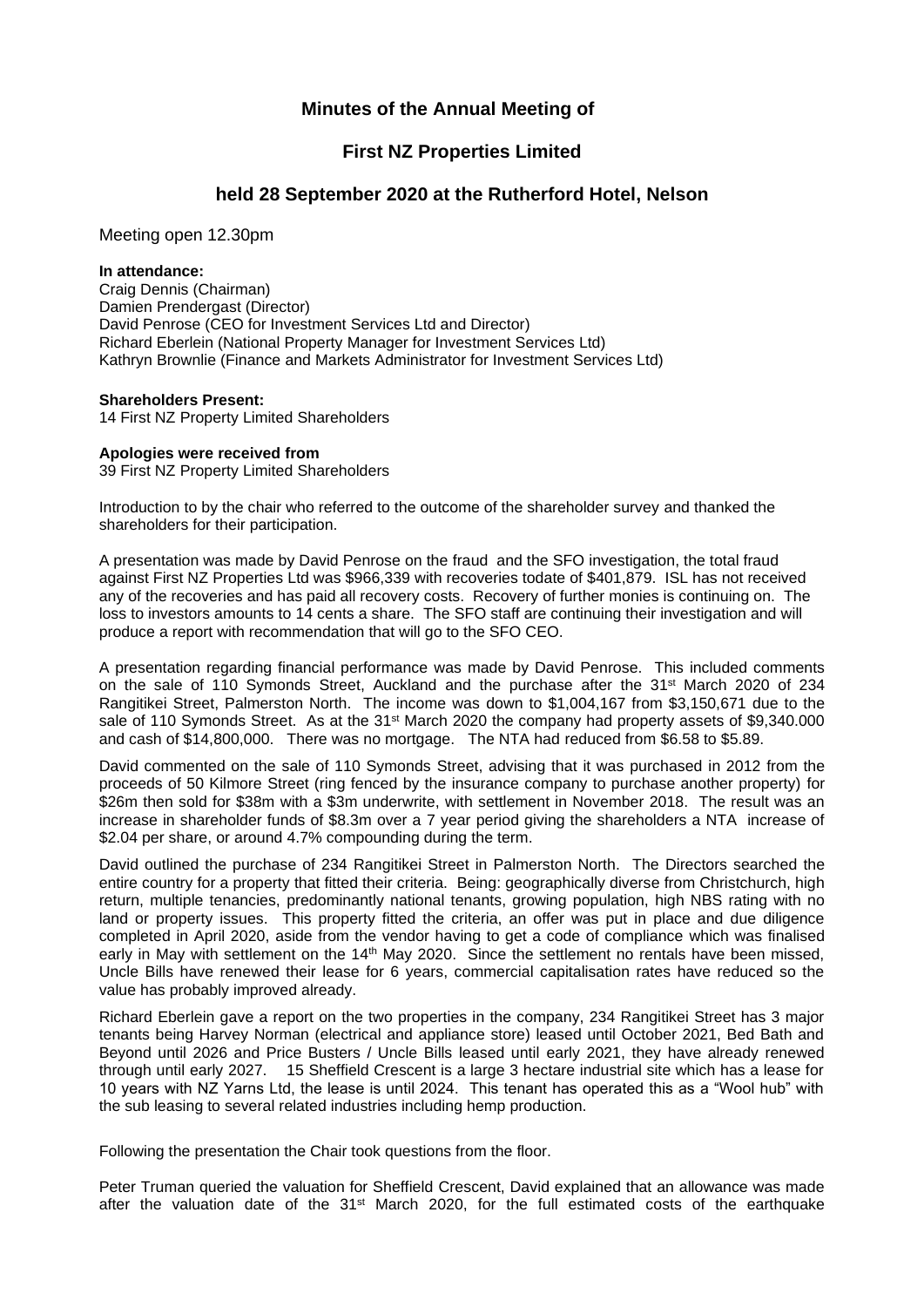strengthening despite them not being required for up to 15 years. It was noted that the engineering report was received after the end of the financial year and is still being considered by the Directors.

There was discussion about the sale of the property at 110 Symonds Street and the purchase of 234 Rangitikei St. Richard Eberlein explained the property fitted all of the requirements in location, property type, tenant type, and that the building was relatively new.

Peter Truman brought up the surplus cash and lack of debt, and asked what the Directors were planning to do with this. He also mentioned the revaluation of Sheffield Crescent is misleading. The chairman replied that revaluation took place, but the annual report was not updated.

Peter Rickards asked if the company does purchase another property will it be put to shareholders? The Directors advised this would be considered at the time.

Peter Truman asked why there are IRD penalties of \$79,193 and interest of \$212,681, and issues with the ICA account. Frustration that shareholders are paying for management incompetencies. Reiteration of the deferred tax and depreciation point. Directors advised, they are happy with RWCA, there is a request to the IRD to remit the ICA penalties as they were partially a result of the fraud. 5% fee to ISL was an entitlement under the pre-existing management contract.

Subsequent notes:

1. Peter Truman further investigated the deferred tax matter and provided us this statement, "So my conclusion is that the deferred tax in the 2020 financial statements is likely to be correct because of the rebuttable presumption available for investment properties. Sorry to have incorrectly suggested otherwise on Monday. From my perspective, no further enquiry is required.")

2. The Directors questioned RWCA over the ICA account. RWCA had identified this issue as soon as they took over the accounts 2 years ago and have been working with the company to correct it bearing in mind the cashflow constraints.

3. RWCA have provided a file note where they considered the depreciation in conjunction with the Auditors and decided that no reference to the depreciation was required in this financial year. 4. The IRD have turned down the request to write off the ICA interest.

5: Further investigation by the Manager came to the conclusion that the previous Directors focus was on reducing the IRD penalties related to the fraud rather than paying down the ICA account, there was simply not the cash for the company to undertake both. By having the DWT arrears paid back to the IRD, the biggest reduction in penalties and interest was obtained.

Craig Priscott asked about the failings of the management company, conflicts of interest, major transaction not reported what is ISL's response?. Michael Millar advised that he will not respond at the AGM to the allegations, but will via other legal channels.

Alan Cockrell – discussion about value of shares on the secondary market discounted to NTA. Chair explained that this happens often even with the listed companies. David explained that there are currently investigations into the use of an "unlisted" secondary market which would give wider exposure to the listings to more investors and should help increase the share price and provide better liquidity.

Craig Priscott raised the issue of conflict of interest with David Penrose as the manager and in his current roll as CEO if there is a requirement to sue Michael Millar and ISL, David responded that he would take his direction from the Directors regarding this matter when it was appropriate.

#### **General Discussion not specific to FNZ**

**Fraud** Peter Rickards asked in Neil Barnes will return to NZ. David advised that the SFO are still preparing the report and they have advised that often a perpetrator will return voluntarily in these circumstances.

Peter Truman – requests made to the CEO regarding getting independent legal advice on liability for the fraud. Chair advised that this was currently underway though Duncan Cotterill

Peter Rickards – asked that the advice be obtained jointly and not separately for the three companies to keep the costs down as it would be a waste of time and resources as the outcome was similar for all three companies. The directors are already doing this, with costs split between companies based on value.

Craig Priscott asked if Paul Mephan had started the process of an independent review. David Penrose stated that he did not know what Paul was thinking about this issue.